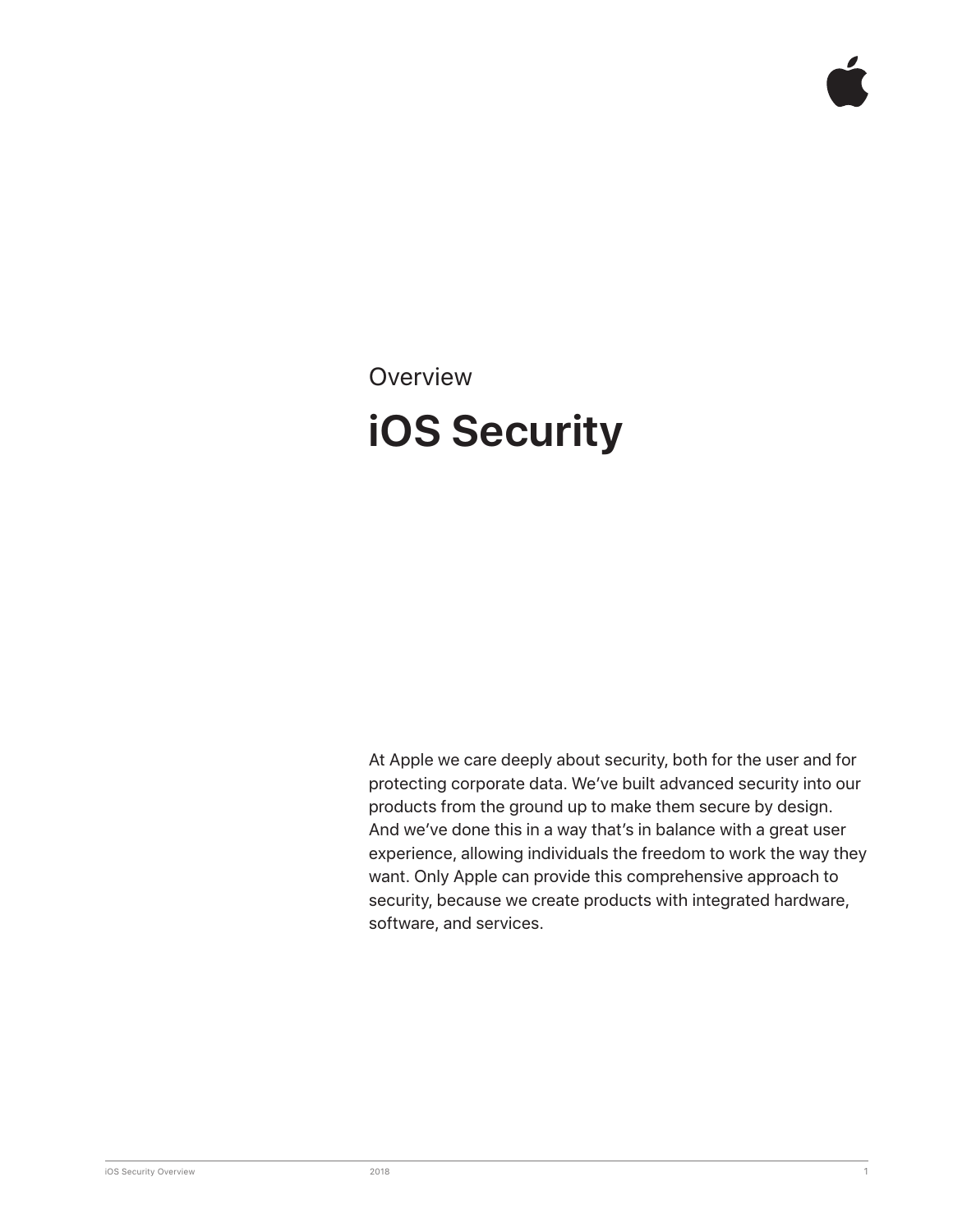## Secure by design

iOS devices include advanced features to protect the entire system, secure all apps running on the platform, and ensure that corporate and personal data is encrypted and managed seamlessly. These features provide comprehensive security right out of the box.

**System security.** iOS is designed so both software and hardware are secure across all core components of every iOS device.

- iOS ensures a secure startup process from the moment a device is turned on. The system is further verified through device activation.
- All software updates are authorized to ensure that only software provided by Apple is installed.
- Extensive system safeguards are available, including strong passcode policies and innovative features such as Touch ID and Face ID so that only authorized users can access the device.

**Data security.** iOS provides robust and powerful methods for managing and protecting data at all times.

- iOS devices come with a dedicated hardware processor and use AES-256 encryption enabled out of the box.
- File-level data protection uses strong encryption keys derived from the user's unique passcode.
- iOS uses proven technologies to connect to corporate networks seamlessly and securely, protecting data during transmission.

**App security.** A complete security model for iOS apps protects against malware, malicious code, and concerns that data or privacy could be unknowingly compromised.

- Apple verifies the identity of all developers before they can participate in an Apple developer program.
- Apps in the App Store are reviewed by Apple to ensure that they don't contain significant bugs, don't compromise user privacy, and operate according to clear guidelines.
- In-house apps must be signed and provisioned with a certificate provided by Apple through the Apple Developer Enterprise Program.
- With runtime protection, sandboxing, and entitlements built into iOS, users can download, install, and run apps knowing that they're accessing data only in authorized ways.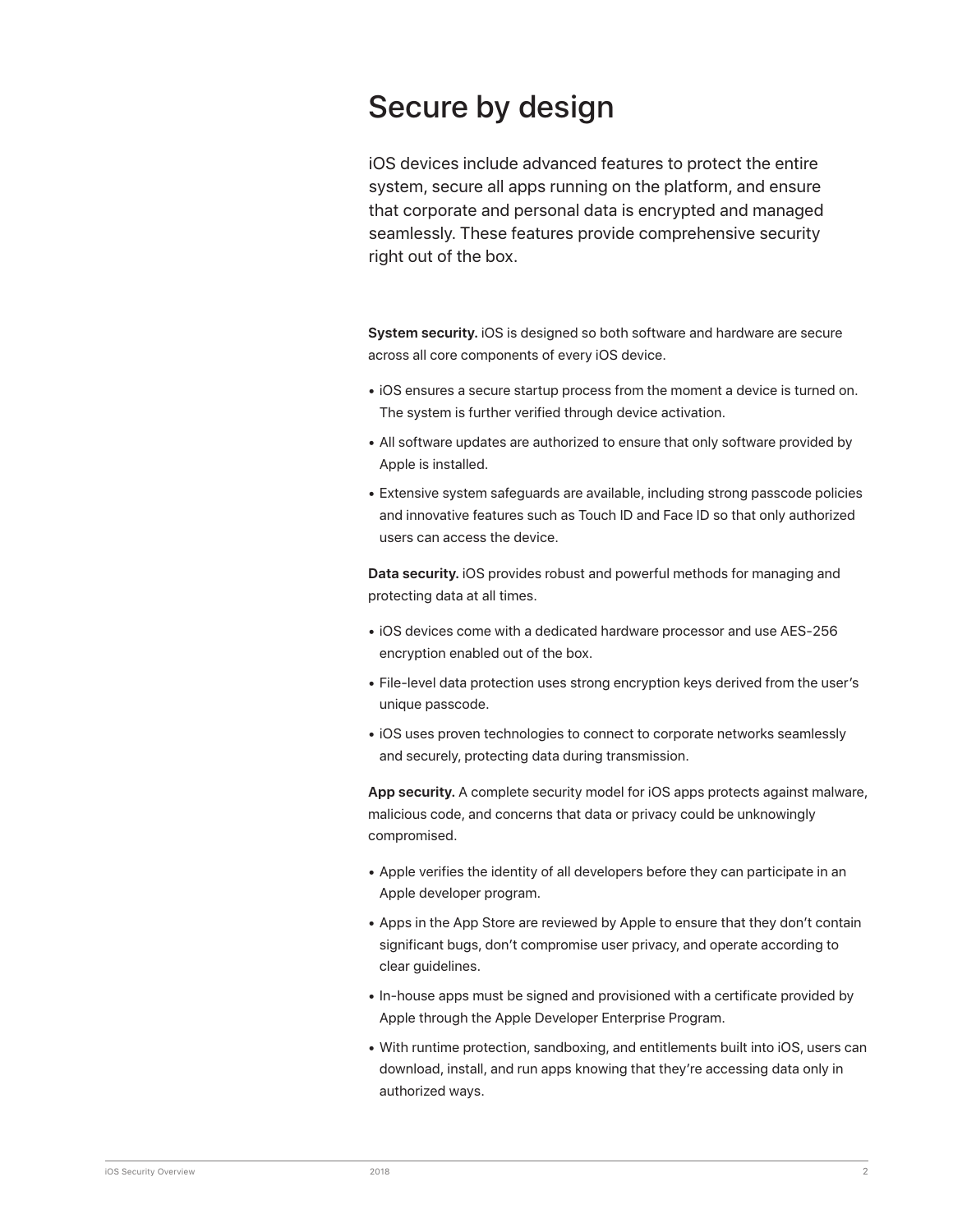## Freedom to work

Comprehensive security is built into iOS devices, giving employees the freedom to work. Users can personalize their devices to help them be even more productive. And iOS preserves user privacy while seamlessly protecting and separating work and personal data.

**Personalization.** iOS makes it easy for users to set up their own devices through a simple, streamlined process that can be further automated using Apple's Device Enrollment Program (DEP) and mobile device management (MDM) tools.

- With iOS Setup Assistant, users can activate their devices, configure basic settings, and start working right away.
- Users can log in with their own Apple ID for a personalized experience; enterprise data doesn't back up content to iCloud, but personal data does; and locate a missing device using Find My iPhone.

**Separation.** iOS and MDM solutions provide smart ways to manage corporate data and apps discretely, while seamlessly separating work and personal data.

- There's no need for containers or dual workspaces that frustrate users and degrade the user experience.
- Corporate accounts, apps, content, and settings that are installed through an MDM solution are considered "managed" by iOS and can be removed by IT at any time, without impacting personal data.
- Networking features such as Per App VPN ensure that traffic from corporate apps goes through the corporate network and that personal traffic goes through the public network.
- Features such as Managed Open In can be used to control the flow of corporate data between apps and prevent documents from being saved to the user's personal apps or cloud services. This also applies to document provider extensions.

**Privacy.** Enterprise data remains within IT's control, and personal data—like messages, location data, photos, and iCloud data—remains private.

- Apple builds extensive safeguards into apps, Internet services, and iOS so that strong privacy measures are constantly at work protecting corporate information.
- Developers can leverage tools such as Touch ID APIs, 256-bit encryption, and app transport security to build secure apps. Apple also requires developers to ask for permission before accessing personal information like contacts.download, install, and run apps knowing that they're accessing data only in authorized ways.